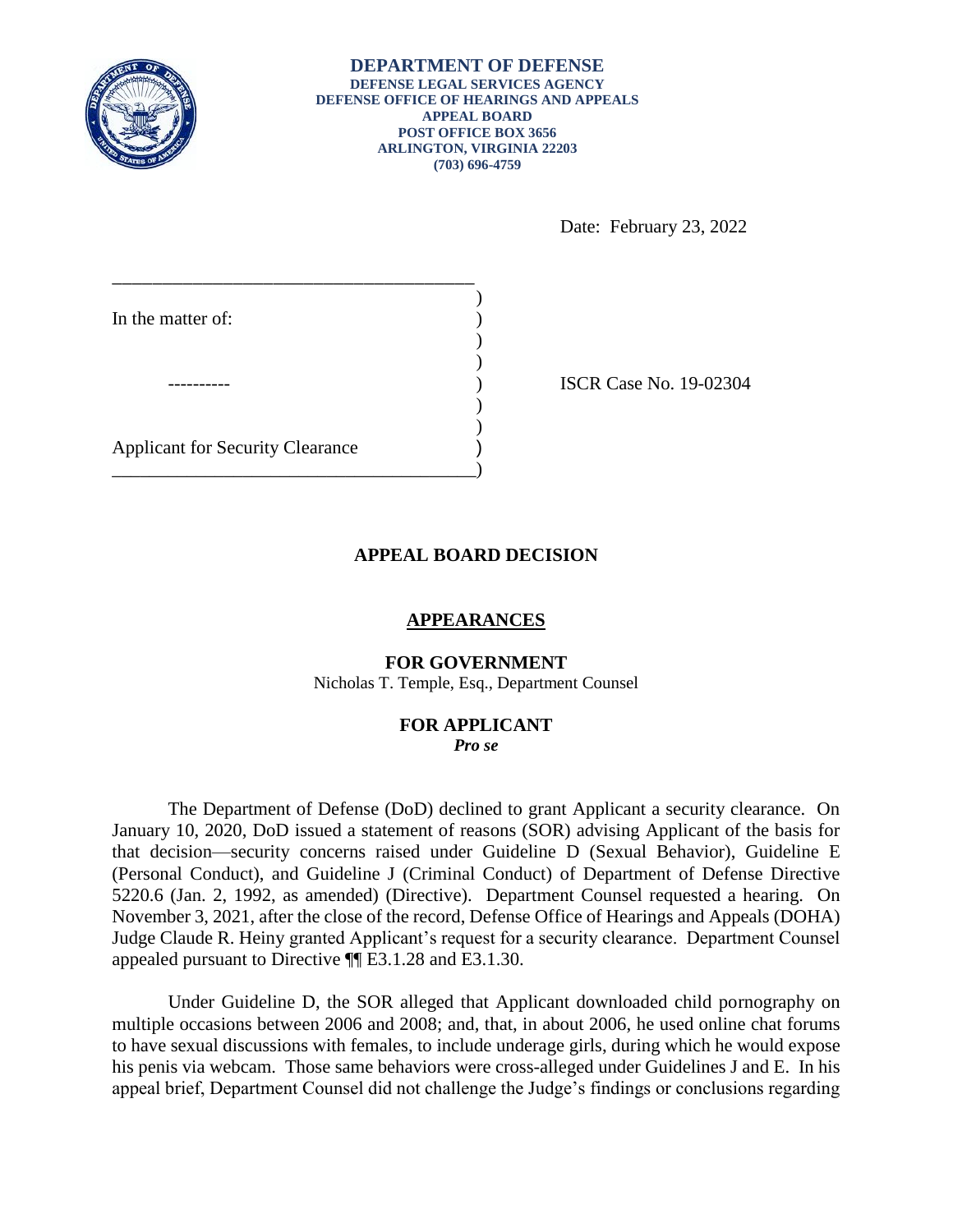capricious and whether the Judge's whole-person analysis was arbitrary, capricious, and contrary to law. Consistent with the following, we reverse. Guideline E. Instead, he raised the following issues: whether the Judge's conclusion that the Government failed to meet its burden of production under Guidelines D and J was arbitrary and

 **The Judge's Findings of Fact:** The Judge's factual findings are summarized below, in pertinent part:

 Applicant is in his late thirties; he married in 2014 and has three young children. He served on active duty in the military from 2001 through 2007 and in the National Guard from 2008 through 2014.

 Applicant does not deny the allegations. He said that as a young, single male in his twenties, he would chat online with women whom he believed to be over 18 years old. He admitted that when he viewed adult pornography on his personal computer, he was drinking too much, but no longer has a drinking problem.

 that his computer was seized because of pirated music and because he had viewed adult came to his home. He remembers that the general nature of their request was computer-related, he was informed that no charges would be filed. At the time of the search, Applicant was a member In 2010, the FBI searched Applicant's home and seized his computer.<sup>1</sup> Applicant believes pornography. He does not remember very much of the conversations he had with the agents who and he gave them what they asked about. Applicant's computer was returned to him in 2013, and of the National Guard. He stated that he did not inform his superiors because he was unable to provide his unit with a reason for the search.

 During his security clearance interview, Applicant stated he believed the seizure of his computer was due to down-loading pirated music and downloading pornographic images. When asked if the images included pictures of children, Applicant said that he did not think so. At his hearing, Applicant denied all knowledge of these events, to include the name of the agency that searched his home and seized his computer.

 Applicant has serious memory problems. He was asked at hearing if he had ever been diagnosed with any sort of memory defect, he responded:

 I swear I need to [be]cause I really can't remember the birth of my children anymore, and like I can't barely remember my marriage. I know it happened and I know where it was, but I can't give you details. I can't give you the details of my kids' birth[s]. I know I was there, but I can't—I just hate that I can't really remember stuff. (Tr. 40–41) [Decision at 3.]

Applicant also stated that "I'm almost certain I had a minor stroke but I never went to seek medical attention for it. (Tr. at 43)" Decision at 3.

l

<sup>&</sup>lt;sup>1</sup> The FBI seized two computers, but the Judge only refers to one being seized. GE 2 at 4.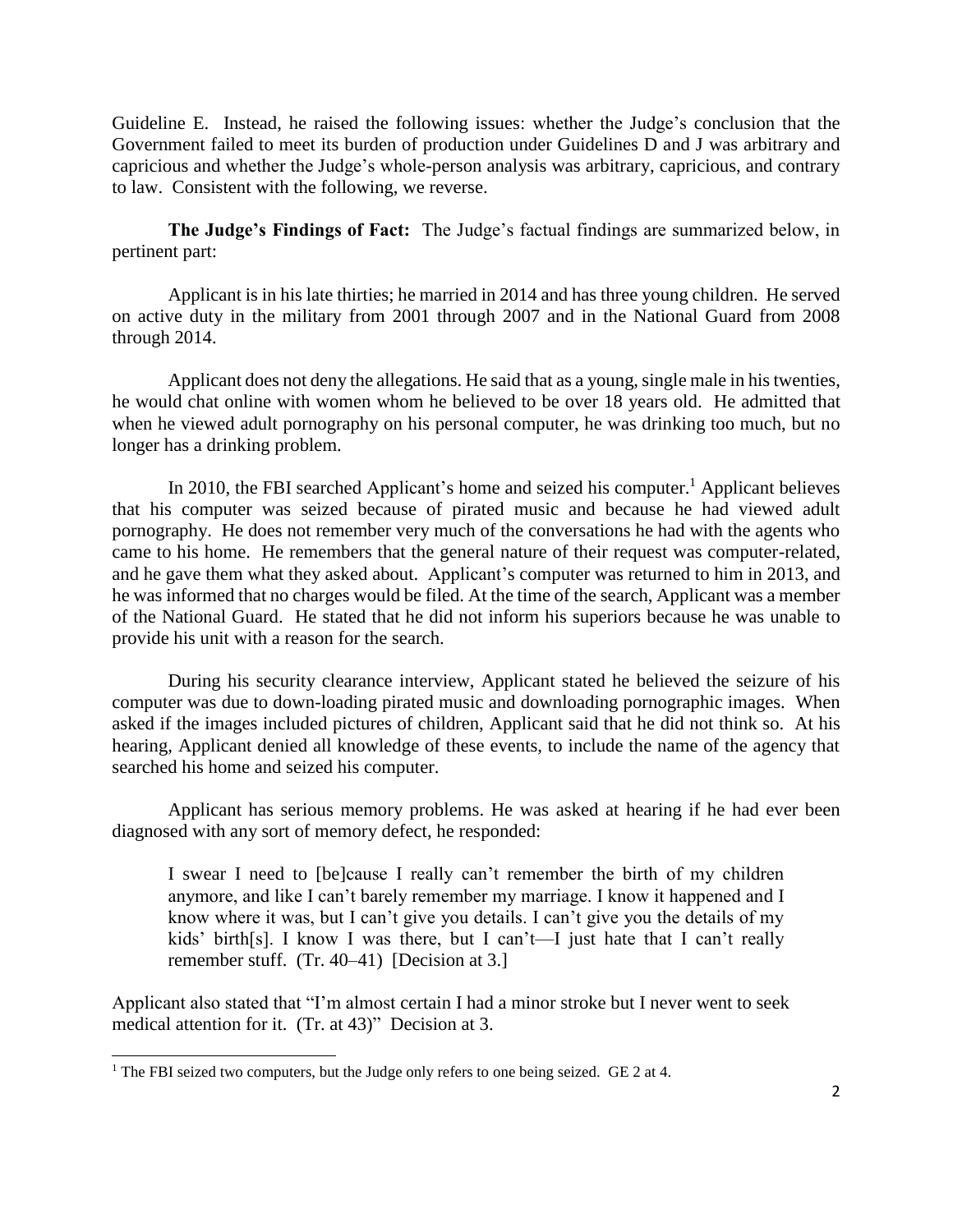The April 2010 FBI report summarizes the interview with Applicant about his on-line activity. In 2006, at the age of 24, he started using on-line chat forums, specifically one-on-one chat rooms in which he would communicate with a woman whom he believed to be over the age of 18. Perhaps once or twice a week, the conversations would turn sexual and either he or the woman would expose intimate parts of their anatomy. Applicant stated that he preferred talking with woman ages 18 to 20. None of the women looked underage, but he never verified their ages. He said sometimes the woman would ask to see his penis, and he complied. Applicant stated he would use a screen name for a while, then delete it, and get a new one. He stated he did so because he was afraid of getting caught by law enforcement.

 never intended to download child pornography. If he suspected he was talking to a minor in the chat room, he would end the chat immediately. He would never expose himself to anyone he Applicant never solicited child pornography, never sent child pornography to another, and believed was a minor.

 Applicant did not recall telling the FBI he had performed searches using terms such as "13- year-old" through "17-year-old" females. He was not and is not sexually aroused by children. If any of his web searches resulted in accessing a child pornography website, he would immediately delete the download before watching it. He estimated that 10 to 15 videos may have been inadvertently downloaded in this manner before he deleted them.

 Applicant made the online searches alleged between 2006 and 2008. As of April 2010, he has not made such searches, not downloaded any music or pornography from the internet, and not "[I]f they said we had that conversation, then we must have, but I don't recall the conversations gone to chat rooms. When asked about the statement he provided to the FBI, Applicant responded, that we had that long ago. (Tr. 32)" Decision at 5.

**The Judge's Analysis:** The Judge's analyses under Guidelines D and J, as well as his whole-person evaluation, are quoted below, in pertinent part:

### Guideline D

AG  $\parallel$  13 describes conditions that could raise a security concern and may be disqualifying in this case. The following is potentially applicable:

(a) sexual behavior of a criminal nature, whether or not the individual has been prosecuted.

 Applicant's computer was taken by the FBI and searched for child pornography. Applicant. He never solicited child pornography, never sent child pornography to The search of his computer revealed he was not in possession of child pornography. The above The computer was returned to Applicant, and no adverse action was taken against another, or intentionally downloaded child pornography. disqualifying condition does not apply. [Decision at 6.]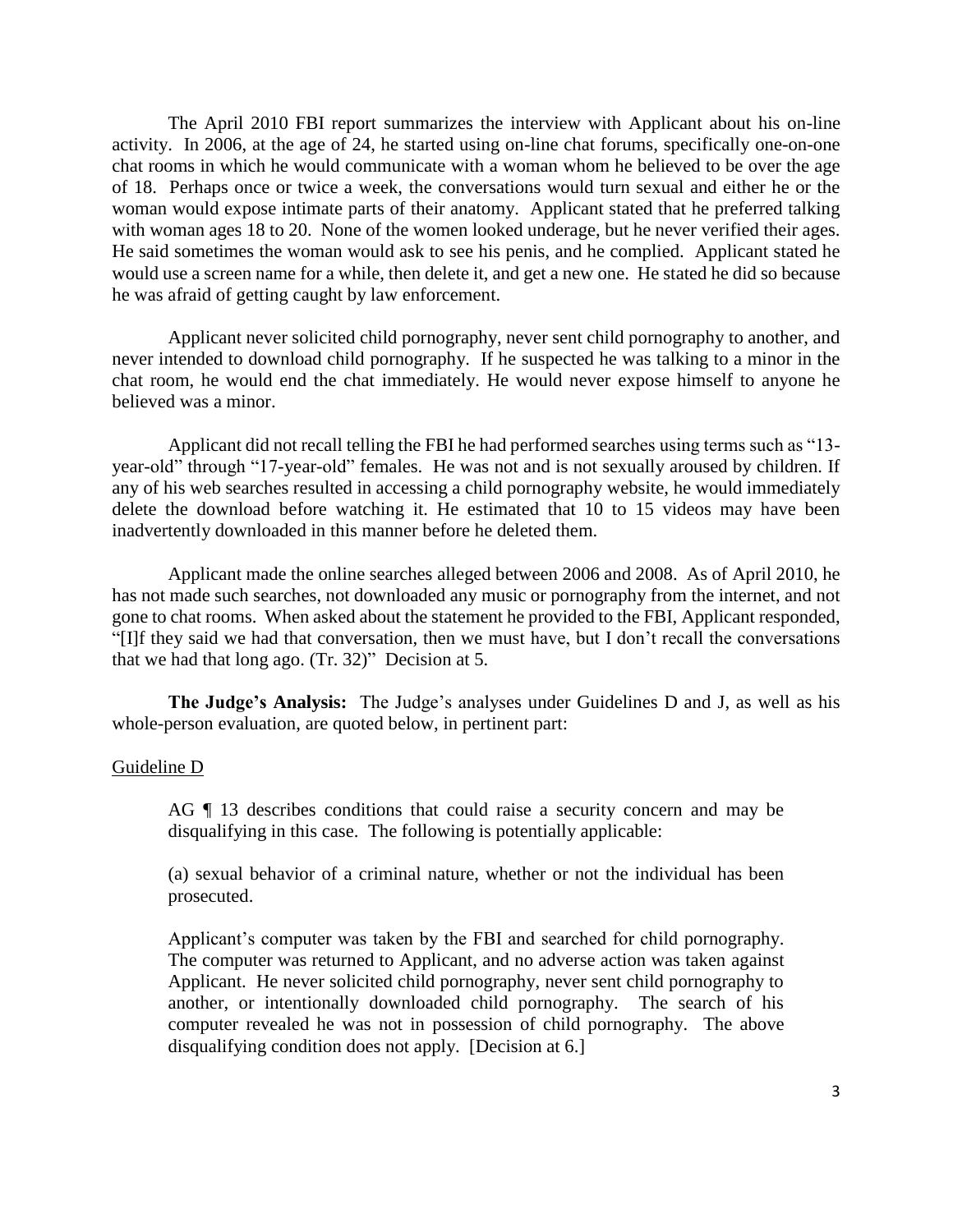# Guideline J

 Applicant's computer was searched by the FBI, and when no child pornography was found, this computer was returned to him. Applicant admits that at the time, he was downloading music and adult pornography. It is not a crime to download adult pornography . . . . He stated if he suspected it was immoral or child pornography he would immediately delete it without viewing it.

. . . .

 Applicant's inadvertent possession of child pornography occurred 13 to 15 years ago. He was never charged with possession of child pornography after the FBI these incidents. Since that time he has not downloaded any music or pornography. At the time, he had a drinking problem. Alcohol was a factor in the behavior, and alcohol is no longer a problem for him. His actions do not currently cast doubt on his reliability, trustworthiness, and good judgment. [Decision at 7–8.]<br>Whole-Person Concept searched his computer, and no adverse action was taken against him because of

 had a drinking problem. When drinking, he would log onto chat rooms to talk with females, whom he assumed were young adults. Sometime, the talk would turn to a sexual nature, and one thing led to another where he and the woman would show music and pornography. He believes the pornography was adult pornography and would likely have faced adverse actions. No adverse actions were ever taken When Applicant was in his mid-20s, 13 to 15 years ago, he was young, single, and intimate areas of their anatomy . . . . During this same period, he was downloading was not illict or inappropriate .... Had the FBI's search of his computer revealed child pornography, his computer would not have been returned to him, and he against him.

 In the intervening 13 to 15 years, Applicant has married, became a father of three, rooms, and no longer has a drinking problem. He is no longer the young, single, college student with a drinking problem. The whole – person factors mitigate in no longer downloads music or pornography on his computer, no longer visits chat his favor . . . .

 Applicant exhibited some lack of recall about the specific incidents and statement he made to the FBI during its investigation. Given the passage of time, it is understandable that he may lack accurate recall at this time. Specifically, not addressed in this decision, is how Applicant's memory should be addressed in the granting of a clearance. If his memory problems were to be deemed a security concern, a separate investigation should be rendered. [Decision at 9–10.]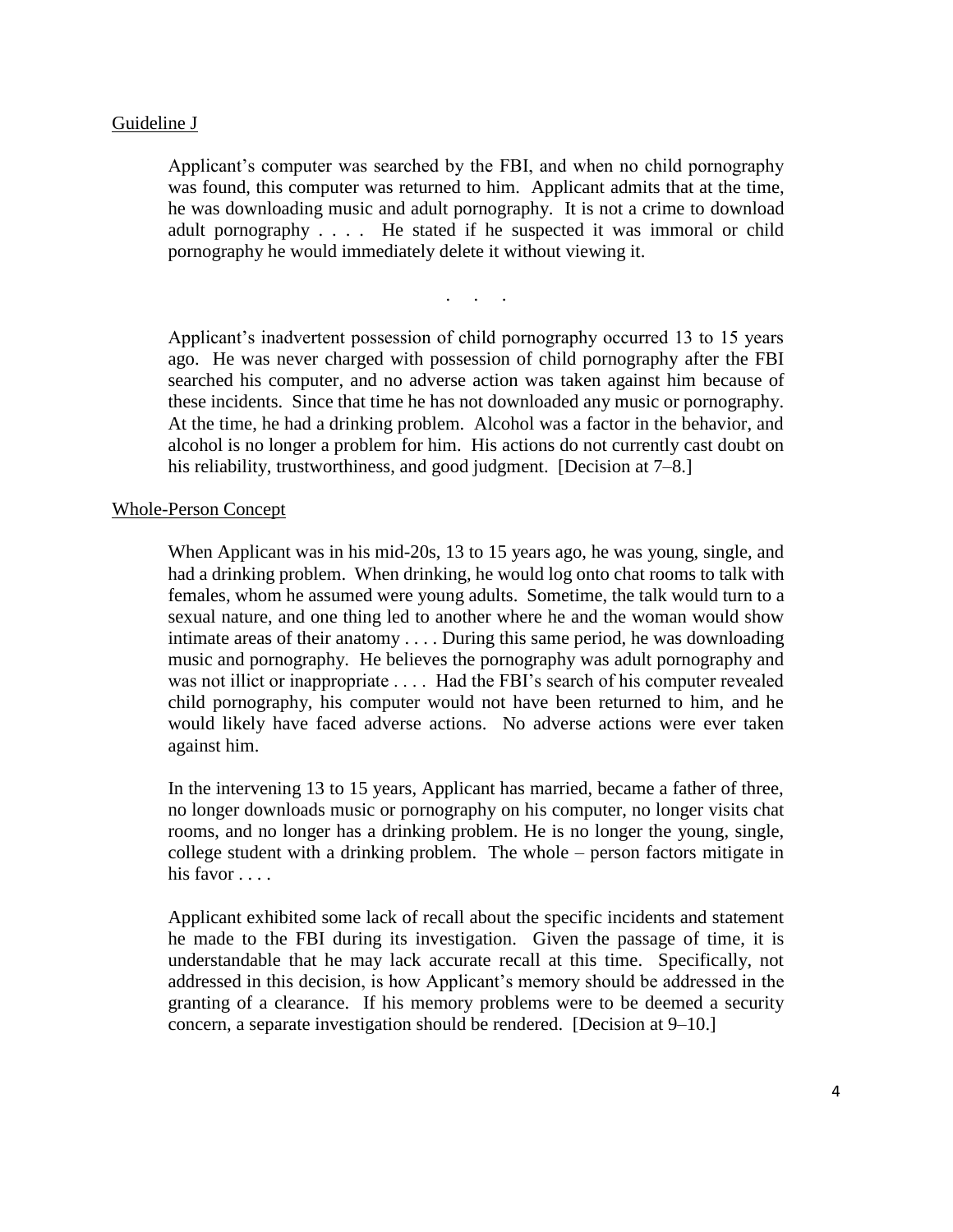# **Discussion**

 A Judge is required to "examine the relevant data and articulate a satisfactory explanation for" the decision, "including a 'rational connection between the facts found and the choice made."" (1983) (quoting *Burlington Truck Lines, Inc. v. United States*, 371 U.S. 156, 168 (1962)). "The general standard is that a clearance may be granted only when 'clearly consistent with the interests of the national security.'" *Department of the Navy v. Egan*, 484 U.S. 518, 528 (1988). "Any doubt concerning personnel being considered for national security eligibility will be resolved in favor of the national security." Directive, Encl. 2, App. A ¶ 2(b). The Appeal Board may reverse the Judge's decision to grant, deny, or revoke a security clearance if it is arbitrary, capricious, or *Motor Vehicle Mfrs. Ass'n of the United States v. State Farm Mut. Auto. Ins. Co.*, 463 U.S. 29, 43 contrary to law. Directive ¶¶ E3.1.32.3 and E3.1.33.3.

 In deciding whether the Judge's rulings or conclusions are arbitrary and capricious, we will review the Judge's decision to determine whether: it does not examine relevant evidence; it fails to articulate a satisfactory explanation for its conclusions, including a rational connection between the facts found and the choice made; it does not consider relevant factors; it reflects a clear error decision that runs contrary to the record evidence; or it is so implausible that it cannot be ascribed to a mere difference of opinion. *See, e.g.*, ISCR Case No. 97-0435 at 3 (App. Bd. Jul. 14, 1998). This decision fails in each of these regards. We focus on the most dispositive below. of judgment; it fails to consider an important aspect of the case; it offers an explanation for the

#### Failure to Examine Relevant Evidence

The FBI investigative report on Applicant (GE 4) contained relevant evidence—including Applicant's admissions to criminal sexual conduct—that the Judge failed to examine in his findings of fact and his analysis, to include:

 The FBI initiated its investigation because it received a report that Applicant, who was 27 On April 12, 2010, an FBI agent and a second Federal agent interviewed Applicant in a conference room at his job site. After being advised of the purpose of the interview, Applicant made numerous years old, exposed himself twice over the Internet to someone whom he believed to be under-aged. admissions regarding his sexual interactions with children online and his possession of child pornography.

 Applicant admitted exposing himself to females on the internet approximately twice per week and confirmed that "[q]uite a bit" of this conduct involved people under the age of 18, as age was not a deterrent to exposing himself. GE 4 at 5. It is clear from Applicant's statement that this online conduct had begun in 2006 and was still ongoing in April 2010. He admitted that he needed help, as he had tried to quit, but was unable to stop. He had a system of cycling different screen names to avoid detection by law enforcement. Applicant admitted to agents that he considered himself "a predator among minors." *Id*. Regarding his interest in child pornography, Applicant made the following statements, as summarized by the agents: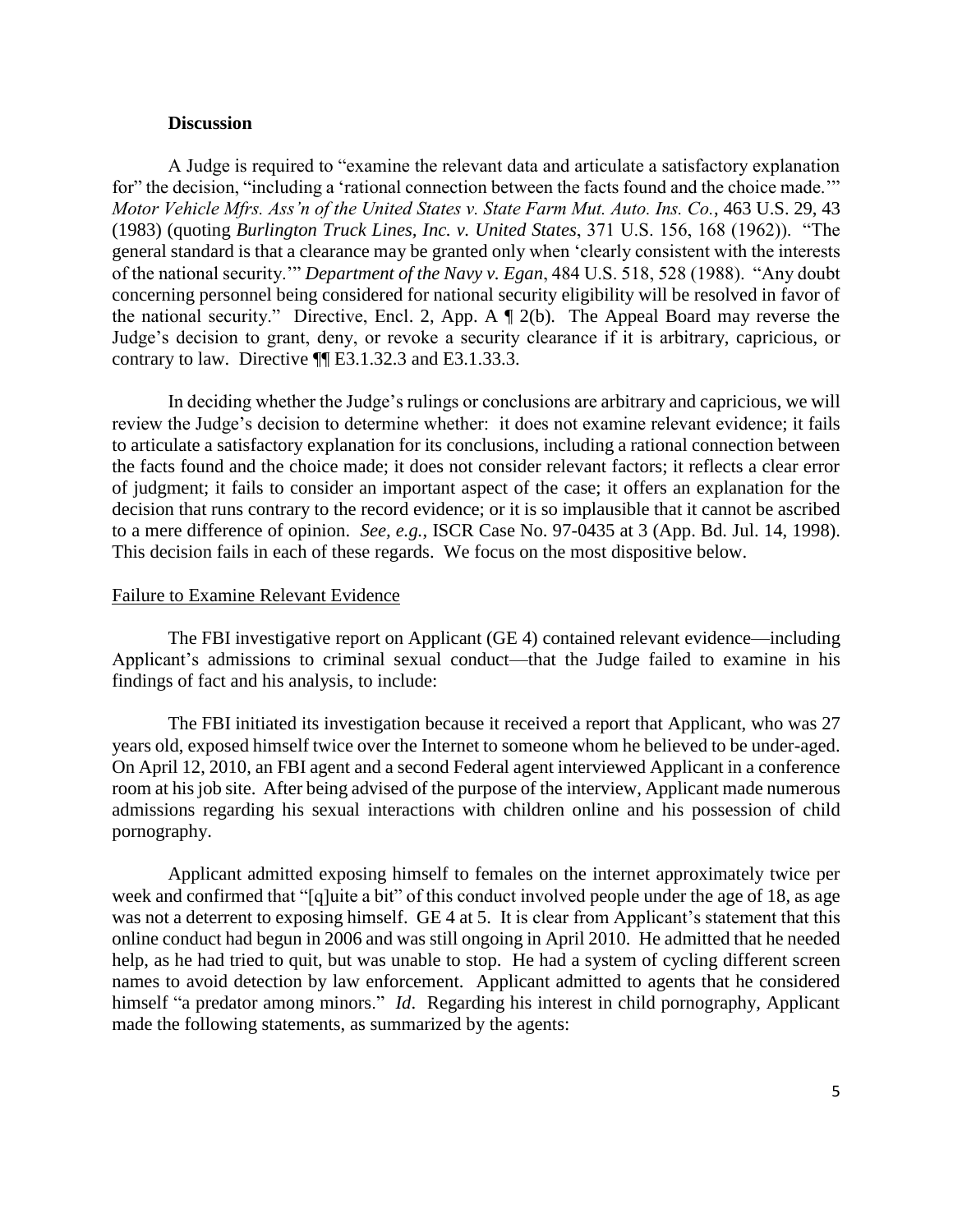with his . . . laptop computer. He said that he was curious because it was something that he has never seen before. He indicated that he has performed searches using He said that he will type in "13 yo" and begin downloading the results, sometimes rather than photos. He said that he will download the child pornography videos while watching adult pornography in the foreground. Following the download of [Applicant] said that he has searched for and downloaded child pornography such terms such as "13 yo", "14 yo", '15 yo", 16 yo", "17 yo", and "Raven Riley". having several in que waiting to download. [Applicant] said that he prefers videos the child pornography he will delete it before he watches it.

 He said that he searched for child pornography from 2006–2008 and has since stopped doing so. He knew that downloading and child pornography was wrong he said that he did it out of curiosity. He does not masturbate to child pornography only to adult pornography while the child pornography is downloading.

 On some occasions he would begin to watch the child pornography that he downloaded only to immediately stop and delete the videos from his computer. He estimates that he has only downloaded 10-15 child pornography videos. He can tell the difference between a 13–14 year old and a 18–19 year old based on the younger of the two looking like little children. [Applicant] informed investigators found on his computer. [*Id.* at  $5-6$ .] that he stopped downloading child pornography in 2008 but is unsure what will be

 form the narrative of his findings of fact. Throughout the decision, the Judge consistently ignores the criminality of Applicant's conduct, despite the evidence to the contrary found in the FBI report. intentionally possessed child pornography, the Judge found that Applicant "never intended to download child pornography." Decision at 4. Similarly, in his analysis under Guidelines D and refers to Applicant's "inadvertent possession of child pornography." *Id*. at 6–7. Our review of the The Judge's recitation of facts omits virtually all the above inculpatory details; instead, he relies upon Applicant's vague and ambiguous denials at the hearing, discussed further below, to For example, despite Applicant's admissions in April 2010 that he searched for, downloaded, and J, the Judge states that Applicant "never . . . intentionally downloaded child pornography" and record convinces us that the Judge failed to examine and consider relevant evidence.

#### Failure to Consider Important Aspects of the Case

 Additionally, the Judge neglected to consider at least two critical aspects of the case: 1) Applicant's admissions to the allegations in his response to the SOR; and 2) the full range of security concerns under Guideline D.

 In his response to the SOR, Applicant admitted to all allegations, although he referenced his failure to recall details: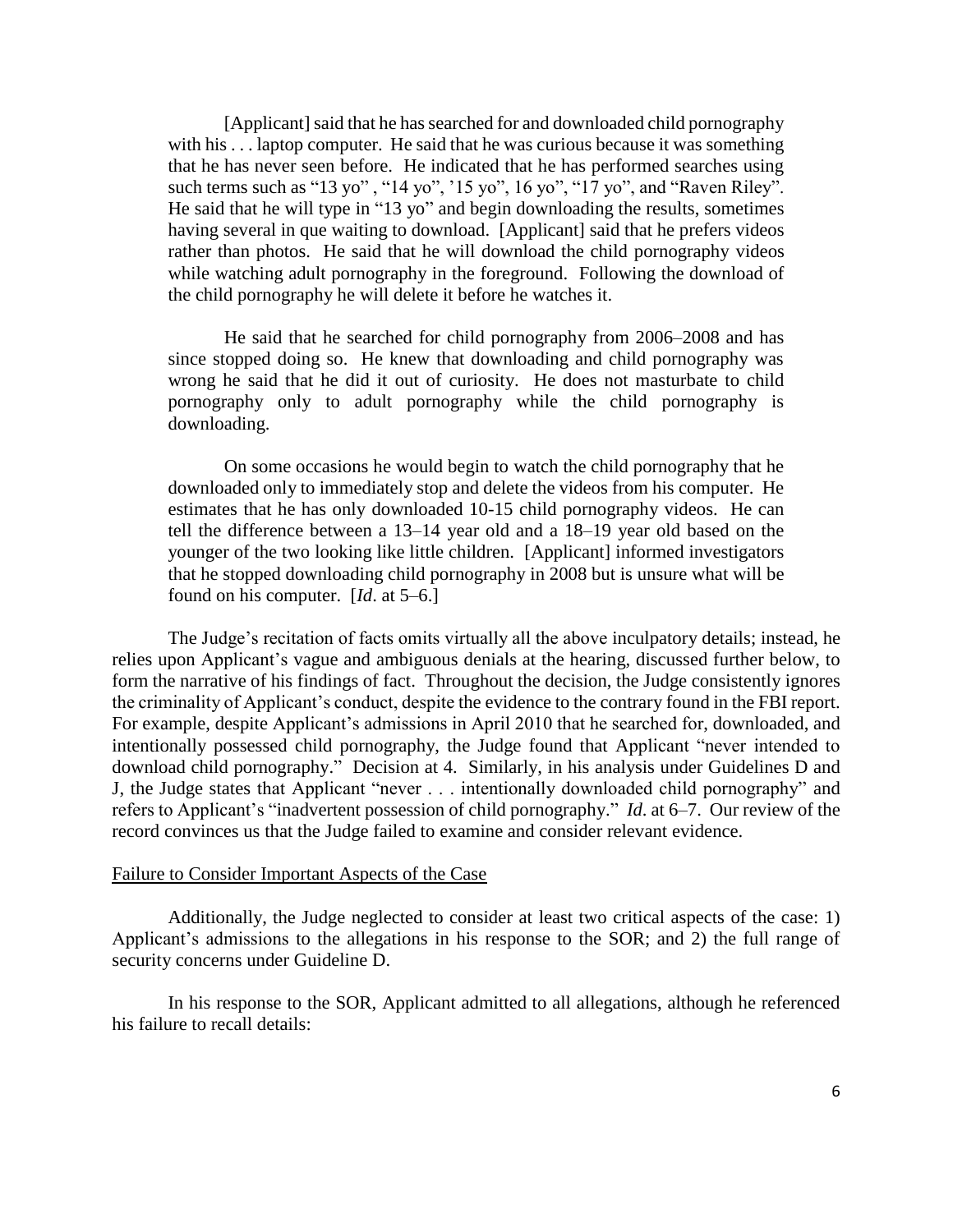I [Applicant] admit to guidelines D, J & E . . . . I will not deny that these didn't occur as all I remember and I told the investigator that an investigating body came to my house and confiscated my computers for an investigation/suspicion and to what I assumed was for downloading music and pornography from the internet. I or inappropriate nature, if I suspected it was immoral I would delete it. I also admit to chatting with women online as I was a single male in my twenties but also with the intent to chat with someone older than eighteen. [SOR Response.] do admit to downloading pornography but was never an intent to download illicit

the intent to chat with someone older than eighteen. [SOR Response.]<br>In the decision, the Judge did not address Applicant's admissions, but rather sidestepped the issue by stating, "Applicant did not deny the allegations." Decision at 2. In doing so, the Judge did not discuss the consequences of those admissions. More specifically, he did not address what impact, online in a chat room to strangers over the age of eighteen raise security concerns under Guideline between admitted conduct under the guidelines and an applicant's security worthiness. *See, e.g.,*  ISCR Case No. 12-10404 at 5 (App. Bd. Mar. 13, 2015). These were important aspects of the case if any, Applicant's qualifying statements in his SOR Response had on his admissions, whether Applicant's intent was a factor in the SOR allegations (*e.g*., does exposing one's private parts D?), and whether Applicant's admissions were sufficient to establish the presumption of a nexus that the Judge should have addressed.

 Additionally, in his analysis under Guideline D, the Judge failed to address the full range of security concerns raised by Applicant's alleged conduct and chose only to address whether about the FBI search. Tr. at 38-39. Yet, the Judge failed to examine whether Applicant's online admitted to Federal agents that he needed help as he had tried to stop his online sexual behavior, but was unable to do so. GE 4 at 5. However, the Judge failed to address whether those statements raised security concerns under Disqualifying Condition 13(b), a pattern of compulsive, self- destructive, or high-risk sexual behavior that the individual is unable to stop. Finally, the Judge Applicant's alleged conduct raised security concerns under Disqualifying Condition 13(a), quoted above. At the hearing, Applicant testified that he never told his employer, his wife, or his in-laws sexual misconduct raised security concerns under Disqualifying Condition 13(c), sexual behavior that causes an individual to be vulnerable to coercion, exploitation, or duress. Similarly, Applicant also failed to address whether Applicant's online sexual misconduct, which included exposing himself to strangers about two times a week, raised concerns under Disqualifying Condition 13(d), sexual behavior . . . that reflects lack of discretion or judgment.

In short, the Judge erred in failing to address important aspects of the case.

# Failure to Articulate Explanation for Conclusions

 The Judge explicitly concluded that the Government failed to meet its initial burden of production under Guideline D. Decision at 6. His analysis under Guideline J is not a model of well. *Id.* at 7. To reach those conclusions, the Judge cites repeatedly to the fact that Applicant was not arrested or charged with crimes following the seizure of his computer, from which he clarity, but he appears to conclude that the Government failed to meet its initial burden there as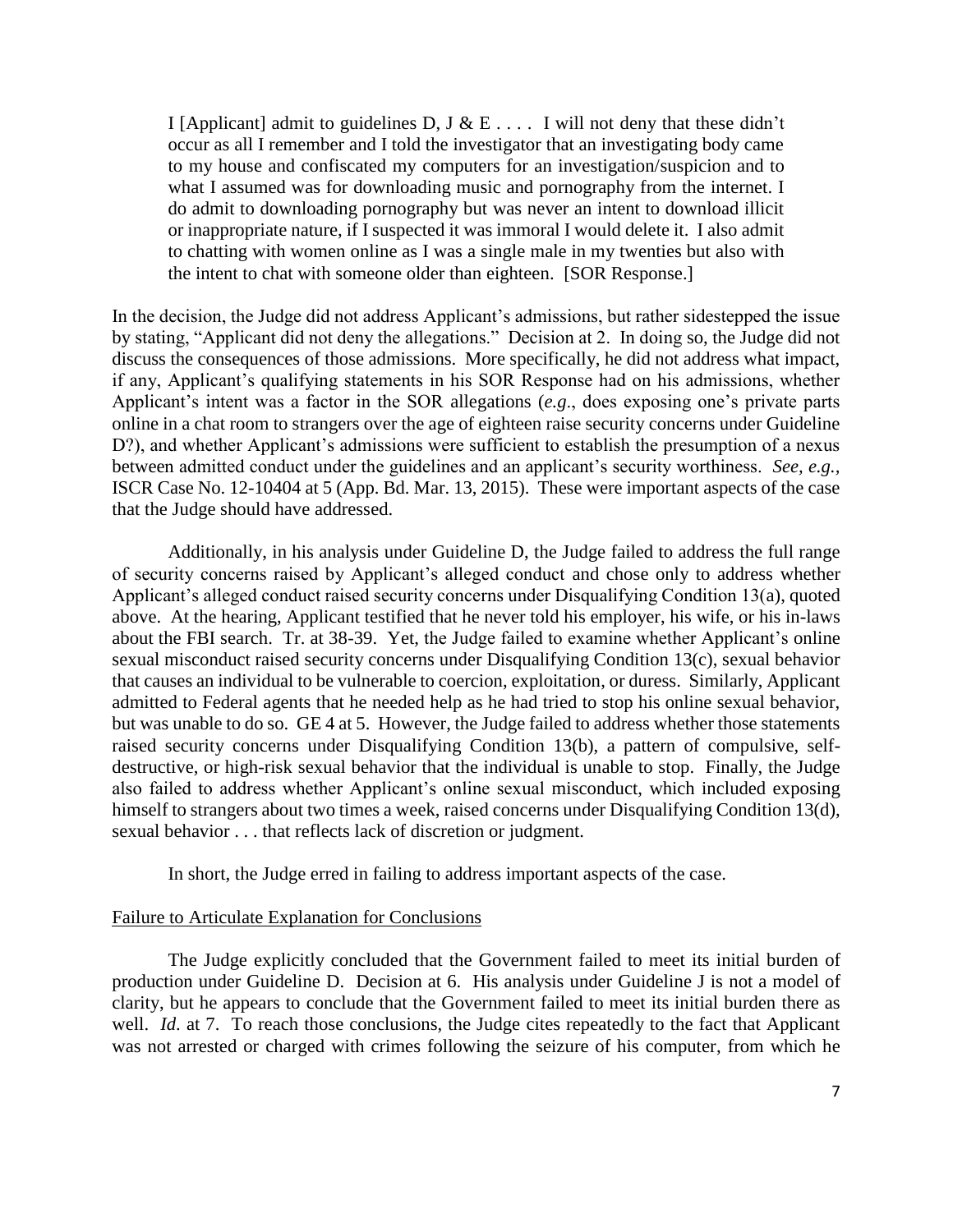infers that no child pornography was found on the computers. <sup>2</sup>*Id*. at 2, 7, 9. However, regardless Government's *prima facie* case under both Guidelines D and J. of what was found or not found on his laptop computer, Applicant confessed in April 2010 to criminal sexual conduct with minors; his admissions alone were sufficient to establish the

 testimony. At his hearing in June 2021, Applicant denied any memory whatsoever of his April 2010 interview with two Federal agents at his job site, during which he was questioned about exposing himself to strangers online and searching for child pornography. Tr. at 28–38. Such an altered his life: he testified that he stopped going to chat rooms after April 2010. But Applicant that he made. Although Applicant did admit to a dim memory of the subsequent search of his home, even those details were elusive. He testified that he could recall only that an individual from an unknown Federal agency came to his home and that he gave this person permission to seize his computers for a "computer related" purpose. Tr. at 30. Applicant further claimed that, until he received the Government's evidence for the hearing, he believed the April 2010 search of his home was related to downloading pirated music and viewing adult pornography. Decision at 2, citing SOR Response; Tr. at 51. 2, citing SOR Response; Tr. at 51.<br>Notably, Applicant never denied that he made the admissions to Federal agents. When The Judge's decision to ignore or reject the FBI report and instead adopt Applicant's inhearing version of events is particularly baffling in light of the implausibility of Applicant's interview with Federal agents is inarguably memorable, if not life-altering. Of note, Applicant nevertheless insisted at hearing that he has no recollection of this interview and of the admissions

 time after time that he could not recall the interview and could not recall the admissions. However, cross-examined in detail about the interview and his numerous admissions, he instead responded Applicant contradicted his earlier admissions: he denied searching for, downloading, and viewing child pornography or exposing himself to minors online.

 Applicant explained that he had many other memory issues as well and that he believed he may have suffered a "minor stroke." Tr. at 40-41, 43. As examples, Applicant claimed that he also stroke" or purported memory malfunctions. *Id*. To buttress his claim that he couldn't remember the interview with Federal agents, couldn't remember his marriage, the births of his three children, and much of his six years of military service. In cross-examination, Applicant admitted that he had never been diagnosed with any condition that might affect his memory and that he had never sought treatment for his "minor

 D and J. On appeal, Department Counsel argues that "the Decision fails to explain the gross discrepancy between Applicant's hearing testimony and his prior confessions to the FBI." Appeal Brief at 8. We concur. By failing to include Applicant's 2010 admissions in the decision and to then reconcile the discrepancies between those admissions and his hearing testimony, the Judge fails in his obligation to articulate a satisfactory explanation for his conclusions. Additionally, In his findings of fact, the Judge largely adopts Applicant's in-hearing testimony and relies upon it to conclude that the Government failed to establish its *prima facie* case under Guidelines

 $\overline{a}$ 

 $2^2$  Of note, the FBI report does not reflect whether or not a forensic examination of the computers uncovered child pornography or whether the computers were returned to Applicant. GE 4.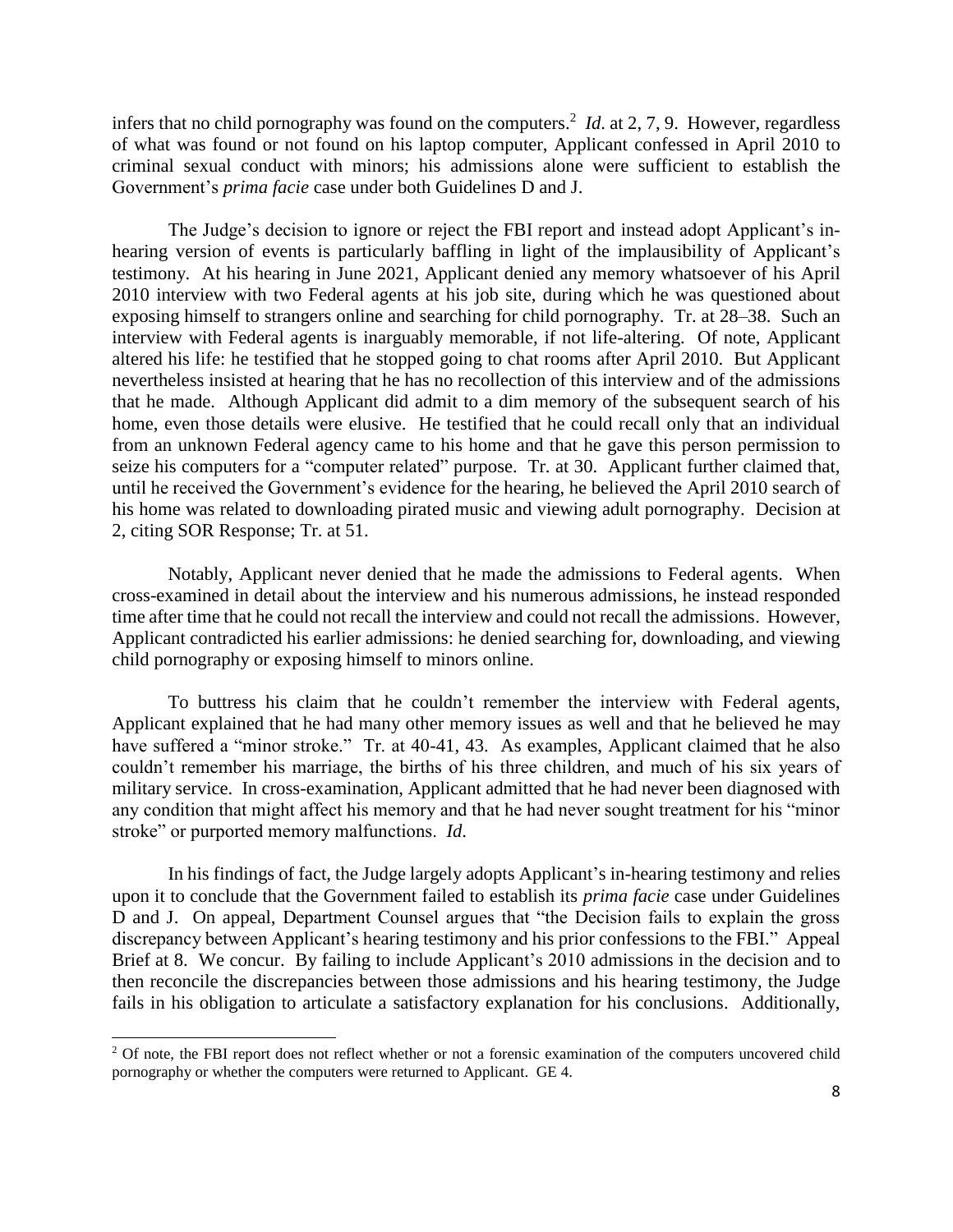none of the factors below, referenced either explicitly or implicitly in the decision, suffice as an explanation.

# Memory Problems

 The Judge finds as fact that "Applicant has seriously [sic] problems with his memory." Decision at 3. Assuming arguendo that Applicant genuinely has a memory disorder, such a loss would make his current version of events less reliable than his earlier admissions, which were made while he was still engaged in online misconduct.<sup>3</sup> disorder does not reconcile the discrepancies in a manner favorable to Applicant. Applicant admitted to criminal sexual misconduct in 2010 and denied the same misconduct in 2021. Memory

# Failure to Prosecute

 In reaching his conclusions, the Judge refers repeatedly to the fact that Applicant was not arrested or charged with crimes following the seizure of his computer, which weighed heavily in his analysis*. See* Decision at 2, 7, 9. The Directive itself highlights that a security concern may arise from "sexual behavior of a criminal nature, whether or not the individual has been prosecuted." Directive, Encl. 2, App. A ¶ 13(a). Moreover, it is well-established under Appeal Board precedent that a failure to prosecute is not tantamount to a determination of innocence and does not resolve the Government's security concerns about the underlying conduct. *See, e.g*., ISCR Case No. 18-02018 at 3–4 (App. Bd. Nov. 4, 2021) for a lengthier discussion of this issue.

#### Credibility Determination

 $\overline{a}$ 

 We give deference to a Judge's credibility determinations, but that deference is not unfettered. As we have previously held, when the record contains a basis to question an applicant's of the record explicitly, explaining why he found the Applicant's version of events to be worthy of belief. "Failure to do so suggests that a Judge has merely substituted a favorable impression of an applicant's demeanor for record evidence." ISCR Case No. 15-07539 at 4 (App. Bd. Oct. 18, 2018). In this regard, the Judge failed on two levels. First, he failed to include the gravamen of the Applicant's admissions in his decision; and, second, he failed to explain why he found Applicant's vague and ambiguous in-hearing denials to be more worthy of belief than these earlier admissions. We are persuaded that the Judge merely substituted a favorable impression of findings of fact, his analysis, and his evaluation of the whole person criteria. credibility (*e.g*., prior admissions, inconsistent statements), the Judge should address that aspect Applicant's demeanor for record evidence and allowed this favorable impression to distort his

<sup>&</sup>lt;sup>3</sup> Although the Judge finds that Applicant has a serious memory problem, he explicitly declines to address the obvious security issues that such a serious memory defect, if genuine, would raise. Instead, the Judge grants a security clearance and opines that "if his memory problems were to be deemed a security concern, a separate investigation should be rendered." Decision at 10. This statement reflects an inadequate understanding of the adjudicative process and the Judge's role. Under Directive  $\P$  E3.1.17, the Judge has the authority to amend the SOR on his own motion to render it in conformity with the evidence or for other good cause.